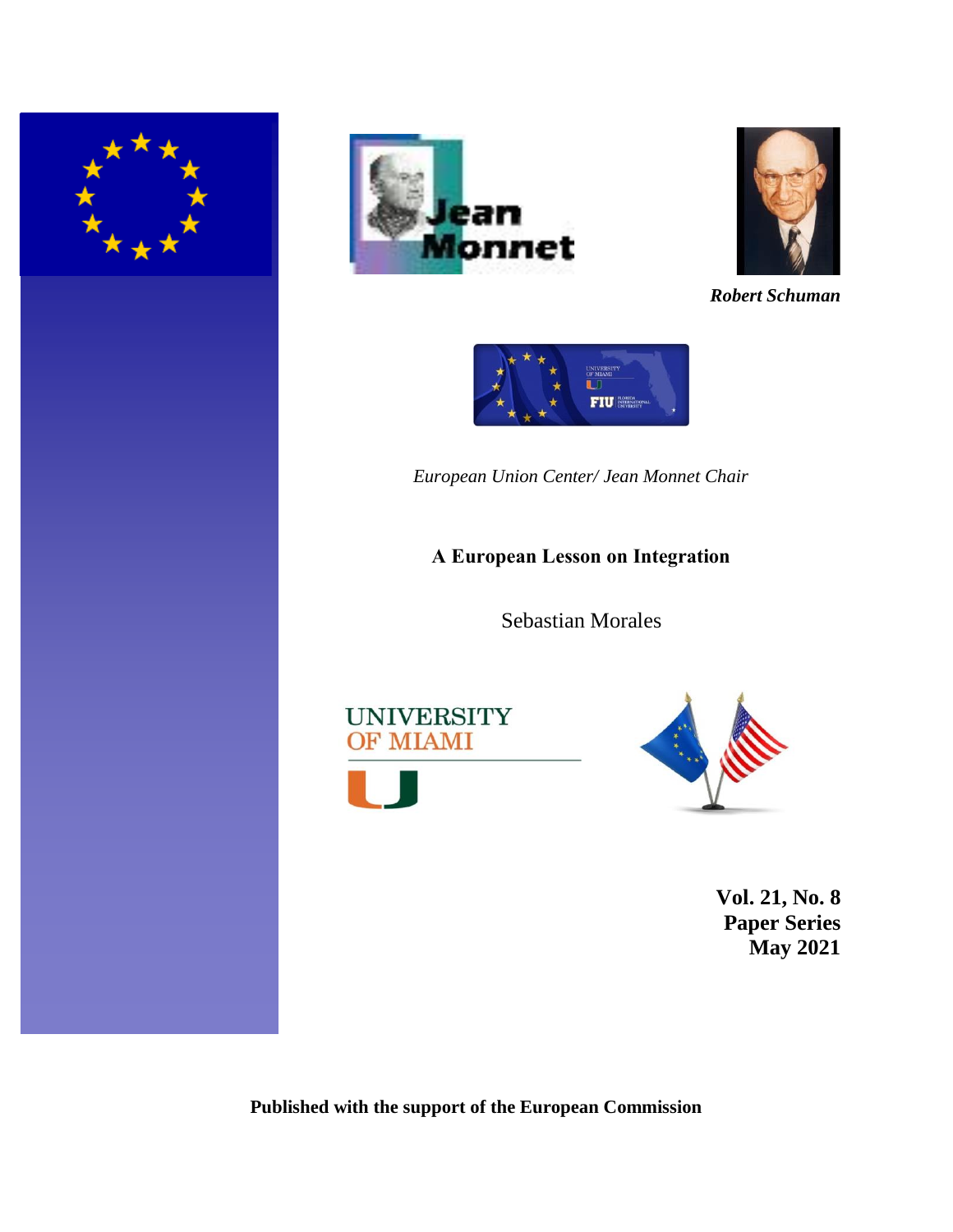### **The Jean Monnet/ Robert Schuman Paper Series**

The Jean Monnet/Robert Schuman Paper Series is produced by the Jean Monnet Chair and the European Union Center of the University of Miami.

These monographic papers analyze ongoing developments within the European Union as well as recent trends which influence the EU's relationship with the rest of the world. Broad themes include, but are not limited to:

- $\triangleright$  The Lisbon Treaty
- $\triangleright$  The Euro zone crisis
- $\triangleright$  Immigration and cultural challenges
- $\triangleright$  Security threats and responses
- $\triangleright$  The EU's neighborhood policy
- ➢ The EU and Latin America
- $\triangleright$  The EU as a model and reference in the world
- $\triangleright$  Relations with the United States
- ➢ Consequences of Brexit

These topics form part of the pressing agenda of the EU and represent the multifaceted and complex nature of the European integration process. These papers also seek to highlight the internal and external dynamics which influence the workings of the EU and its relationship with the rest the world.

## *European Union Center*

### *Jean Monnet Chair Staff*

| University of Miami            | <b>Joaquín Roy Director</b>             |
|--------------------------------|-----------------------------------------|
| 1300 Campo Sano Building, 220C | <b>Beverly Barrett Associate Editor</b> |
| Coral Gables, FL 33124-2231    | Melanie Goergmaier Associate Editor     |
| Phone: 305-284-3266            | <b>Maxime Larivé Research Associate</b> |
| Fax: (305) 284 4406            | María Lorca Research Associate          |
| Web: www.miami.edu/eucenter    |                                         |
|                                | Florida International University        |

**Florida International University Markus Thiel** (Director, FIU)

## *International Jean Monnet Editorial Advisors:*

**Philippe de Lombaerde**, UNU/CRIS, Brugge, Belgium **Carlos Hakansson,** Universidad de Piura, Perú **Kurt Hübner**, University of British Columbia, Vancouver **Finn Laursen,** University of Southern Denmark **John McCormick,** Indiana University, Purdue **Félix Peña**, Universidad Nacional de Tres de Febrero, Buenos Aires, Argentina **Beatriz Pérez de las Heras**, Universidad de Deusto, Bilbao **Manuel Porto**, University of Coimbra, Portugal **Lorena Ruano**, CIDE, Mexico **Eric Tremolada**, Universidad del Externado de Colombia, Bogotá, Colombia **Roberto Domínguez**, Suffolk University, Boston **Francesc Granell**, University of Barcelona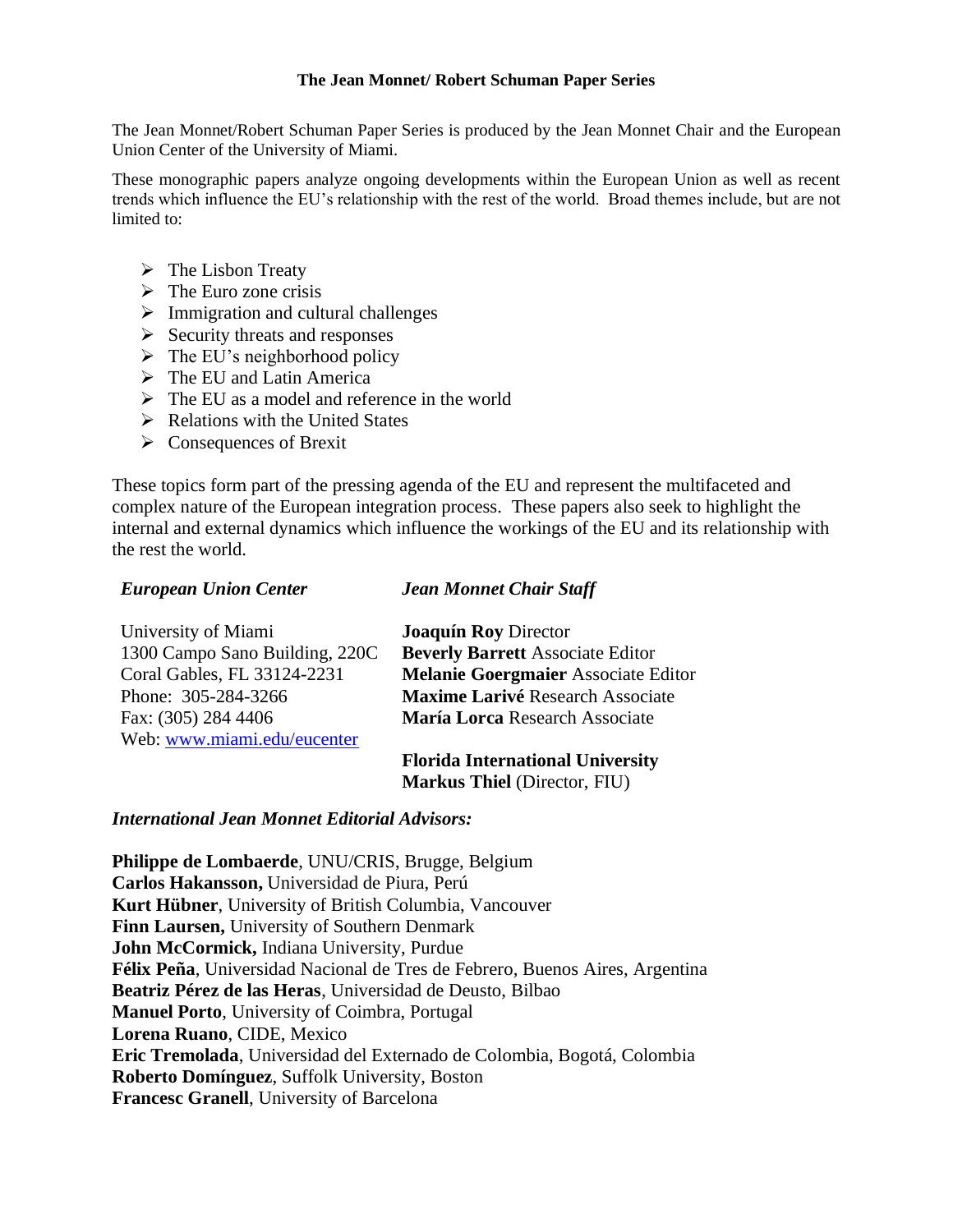# **A European Lesson on Integration**

Sebastian Morales\*

*"People only accept change when they are faced with necessity, and only recognize necessity when a crisis is upon them. Make men work together, show them that beyond their differences and geographical boundaries there lies a common interest." - Jean Monnet, 1979* 

# **Introduction**<sup>1</sup>

"One does not inhabit a country; one inhabits a language. That is our country, our fatherland - and no other."<sup>2</sup> Can you unify a people composed of different ethnic groups, many of whom cannot communicate between each other? The EU is, at least, trying. How to foster integration in any region is a difficult task. The EU stands as the bastion of regional integration, something regions with more unifying characteristics have been unable to replicate. The EU, however, may have succeeded as a combination of a necessity for integration and the establishment of complex and ambitious institutions seize it.

### I. Background

An example of such institutions is the European Parliament (EP). According to John McCormick, the EP election is the second largest democratic election in the world, and as of 2019, it has achieved a voter turnout of about 50%.<sup>3</sup> Due to its multiple political groups and large voting pool, members have to exert as a joint entity, one that please diverse groups to form a majority. The EP was the first EU institution to react to the COVID-19 crisis, and this was pushed upon by the democratic accountability it was bestowed.<sup>4</sup> The turnout might not be as high as in other countries, but 50% is a galaxy apart from 0%. No other supranational entity in modern history has ever bestowed the election of its members directly on the populace. In a 2019 interview, Kathleen McNamara called to attention that when a people feel they share a destiny, stability would prevail. McNamara also stated that the EU's identity building process was based on ideals such as freedom and democracy, as opposed to just culture and ethnicity.<sup>5</sup> Allowing the people to directly participate can certainly push this idea of a shared destiny, something we do not see in NAFTA, MERCOSUR, the Arab League, and similar entities being as well implemented; but the EU does not stop there.

<sup>\*</sup> Sebastian Morales is a Junior at the University of Miami, with majors in International Studies and Journalism. Originally from Venezuela, Sebastian's interests aim attention at the EU's take on transborder governance and social economic policy.

<sup>2</sup> Cioran, Emil, Anathemas and Admirations, 1986.

<sup>3</sup> McCormick, John, *European Union Politics 3rd Edition*, 2020

<sup>4</sup> Csernatoni, Raluca, and Lațici, Tania, *Empowering the European Parliament: Toward More Accountability on Security and Defense,* 2020

<sup>5</sup> McNamara, Kathleen, 2019 Interview, obtained from the Council of Foreign Relations Website.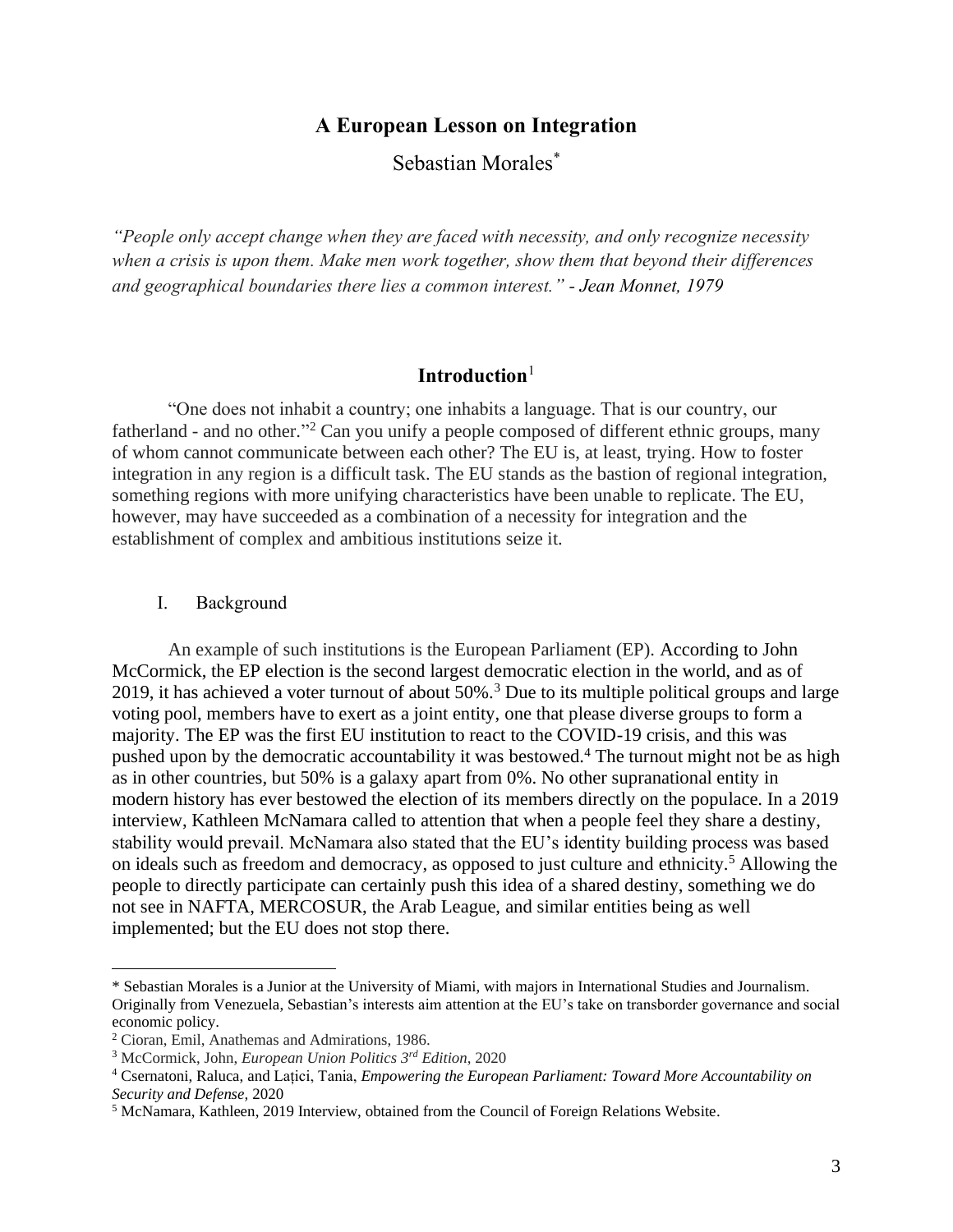An example of another key, yet different institution, is the EU Council. The EU Council focuses on making key strategic decisions, as well as formulating EU foreign policy.<sup>6</sup> It consists of the heads of state of each member state, that would be only 27 people with the retreat of the UK. Compared to the over 700 members of the Parliament, the EU Council would surely behave like a different animal. The sovereigns together in the Council played a key role in the adoption of the Euro, as well as the initiation of every EU treaty. The Council is also much more apt to create a general agenda for the other EU institutions. Members would generally represent the will of the majority of their country's populace, while being a recognizable face subject to much greater scrutiny and responsibility in the public eye.

### II. Analysis

A pillar issue faced by post-WWII Europe and consequently, a reason for the establishment of a union, was the lack of trust between nations despite the urgent need for future peace and economic reconstruction.<sup>7</sup> Europeans from 1945 on were "fed up," in the more colloquial connotation, with conflict. As nations tried to get themselves back up, in part thanks to the help of the US and the Marshall Plan, it was rather logical that a trade union could help reconstruction. The Coal and Steel community addressed economic prosperity between member countries as well as created interdependency, lowering inequality between parties and thus, prospects of conflict. Nowadays, it seems people agree that establishing a union was the right call. For example, "across 10 European nations recently surveyed by Pew Research Center, a median of 74% say the EU promotes peace, and most also think it promotes democratic values and prosperity." <sup>8</sup> Post-War Europe knows better than any of its counterparts what the dangers of antagonizing and inequality between nations can materialize.

A fundamental part to the EU's ability to contain sources of conflict could be its cohesion policy. "Identity group inequality is a significant cause of conflict."<sup>9</sup> Dr. Mokleiv does note that nowadays economic inequality is not a big cause of conflict. However, it might be worth keeping in mind that socioeconomic status often is part of identity and make identity groups that find themselves oppressed also subject to economic disparity. McCormick defines cohesion policy as "policy aimed at redistributing wealth and creating new opportunities in poorer parts of the EU with the goal of closing the income gap."<sup>10</sup> The EU has a wide array of mechanisms from investment banks to specialized institutions and foundations that study and make normative diagnoses regarding inequality, of all kinds, in the region. The result is not perfect, it does not benefit citizens across different geographical regions and socioeconomic statuses evenly; but countries such as Malta<sup>11</sup> and parts of Western Europe have been able to reap the benefits. It is widely known how important the newer Western European members are, especially with the departure of the UK. One does not need to look too far to see the effects of economic and infrastructural disparity. The Middle East experiences high levels of disparity between nations

<sup>6</sup> McCormick, John.

<sup>7</sup> Ibid.

<sup>8</sup> Fagan M., Fetterolf J., Wike R., *Europeans Credit EU With Promoting Peace and Prosperity, but Say Brussels Is Out of Touch With Its Citizens*, 2019.

<sup>9</sup> Mokleiv Nygård, Håvard, *Inequality and conflict—some good news, 2018.*

<sup>10</sup> McCormick, John, pg. 364.

<sup>&</sup>lt;sup>11</sup> Author not noted, EU's Cohesion Policy delivers growth and prosperity to Malta, Times of Malta, Nov. 4, 2020.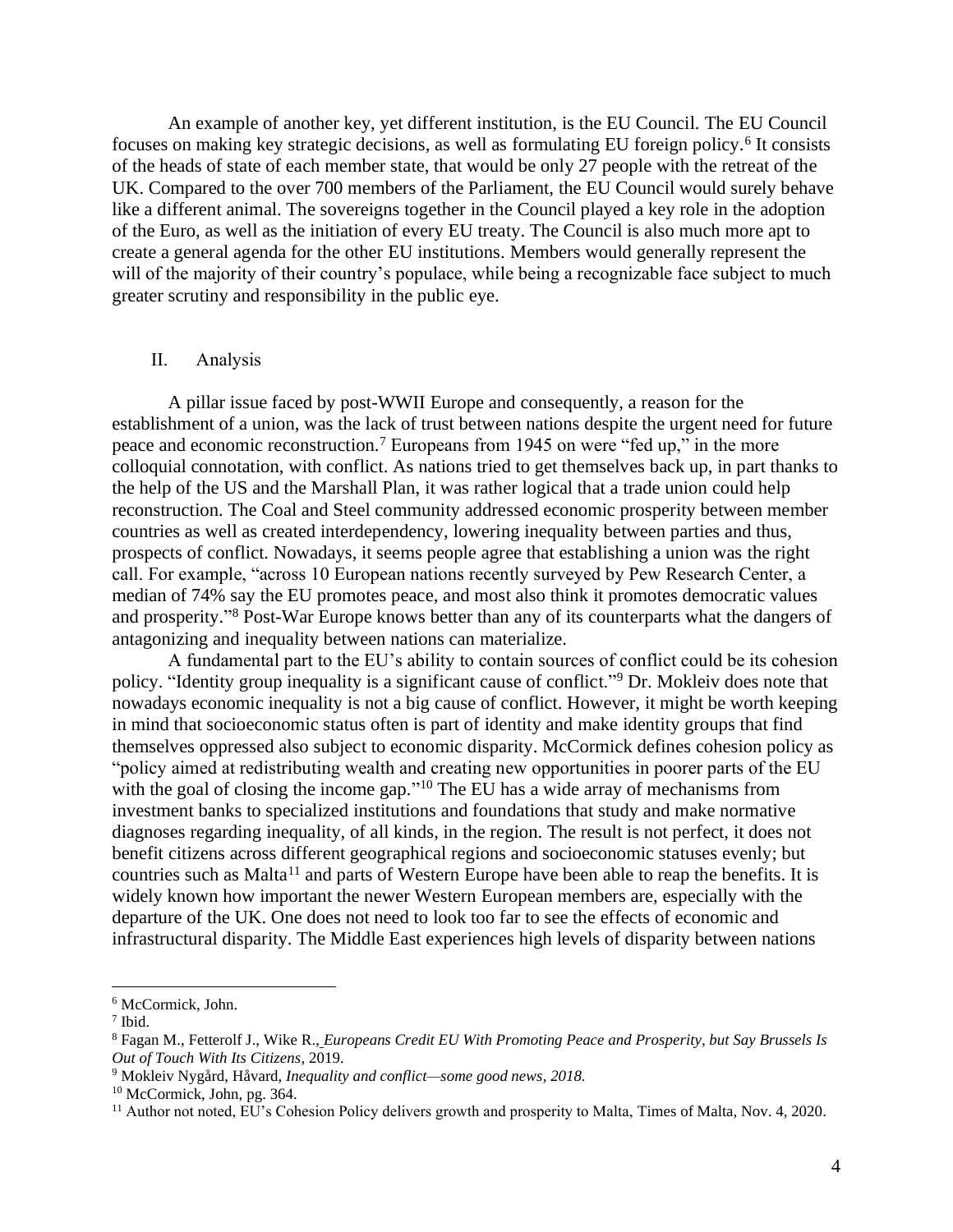and the people inside the nations, ultimately contributing to the creation of one of the most destabilized regions despite their human capital and natural resources, oil reserves in particular.

Other regions, such as the Americas, have not been nearly as successful in regional integration with or without the help of supranational entities. The MERCOSUR economies, for example, make up the world's  $5<sup>th</sup>$  largest market.<sup>12</sup> Going North, the CAFTA-DR agreement, which includes countries in Central America and the Dominican Republic, has the US, the nation in the world with the highest GDP, as a member. Both organizations enjoy some success; CAFTA-DR has increased trade among the member nations<sup>13</sup> and MERCOSUR has enough promise that there is a long on-going negotiation with the EU. However, these organizations do not have the presence nor the economic power that the EU has. Yes, part of it is due to the difference in GDP between the nations across both sides of the Atlantic, but there might be more to it; after all, the EU was born from a region ravaged by wars, dictatorships, disease, economic recessions, etc. The EU defined trade broadly, extending it to the people themselves, and committed to create a common market. In 2017, Shanta Devarajan contended that integration, when focused on economic and physical infrastructure, is hard to realize.<sup>14</sup> Yes, economic integration is hard to realize, and by the European example, one is led to believe that further integration needs economics at the base. That might well be the case, but the European example can also suggest that in order to create a successful trade bloc, one must venture into the other areas of integration; integration might be subject to a holistic process. The EU might be the economic powerhouse it is because most citizens can move freely, be it to produce or to spend. A study co-authored by MIT faculty found that "countries switching to democratic rule experience a 20 percent increase in GDP over a 25-year period, compared to what would have happened had they remained authoritarian states."<sup>15</sup> A set of core values, common political and/ or ideological goals can be a determining factor in the economic growth and success of a region; agreeing to trade might not be just enough. According to the Office of the U.S. Trade Representative, the NAFTA bloc is bigger than the EU.<sup>16</sup> However, NAFTA was believed to be in danger during the Trump administration, and it is evident that many of the member states citizens cannot clearly see the benefits of the organization. Also, NAFTA consists of only 3 nations, 2 of which share a lingua franca.

#### III. Conclusion

"The term [identity] (by convention) references mutually constructed and evolving images of self and other" (Katzenstein 1996, 59). This definition might belong to a group that makes the better case for the construction and formulation of a European identity. Some other concepts call to attention social elements such as language and culture. However, this concept focuses on two things, being "mutually constructed" and "evolving." A European identity is such that needs to be built collectively, as Portuguese and Polish ought to consider themselves to be European along the other. And this identity also needs to be flexible and ever evolving, this

<sup>12</sup> MERCOSUR Website, accessed Nov. 22, 2020.

<sup>&</sup>lt;sup>13</sup> Bush, Zachary, and Murphy, John, CAFTA-DR Notches 10-Year Record of Success, 2015.

<sup>14</sup> Devarajan, Shanta, Why is regional integration so elusive?, 2017.

<sup>15</sup> Dizikes, Peter, Study: Democracy fosters economic growth, 2019.

<sup>&</sup>lt;sup>16</sup> Office of the United States Trade Representative, NAFTA: A Decade of Success, Accessed Nov 30. 2020.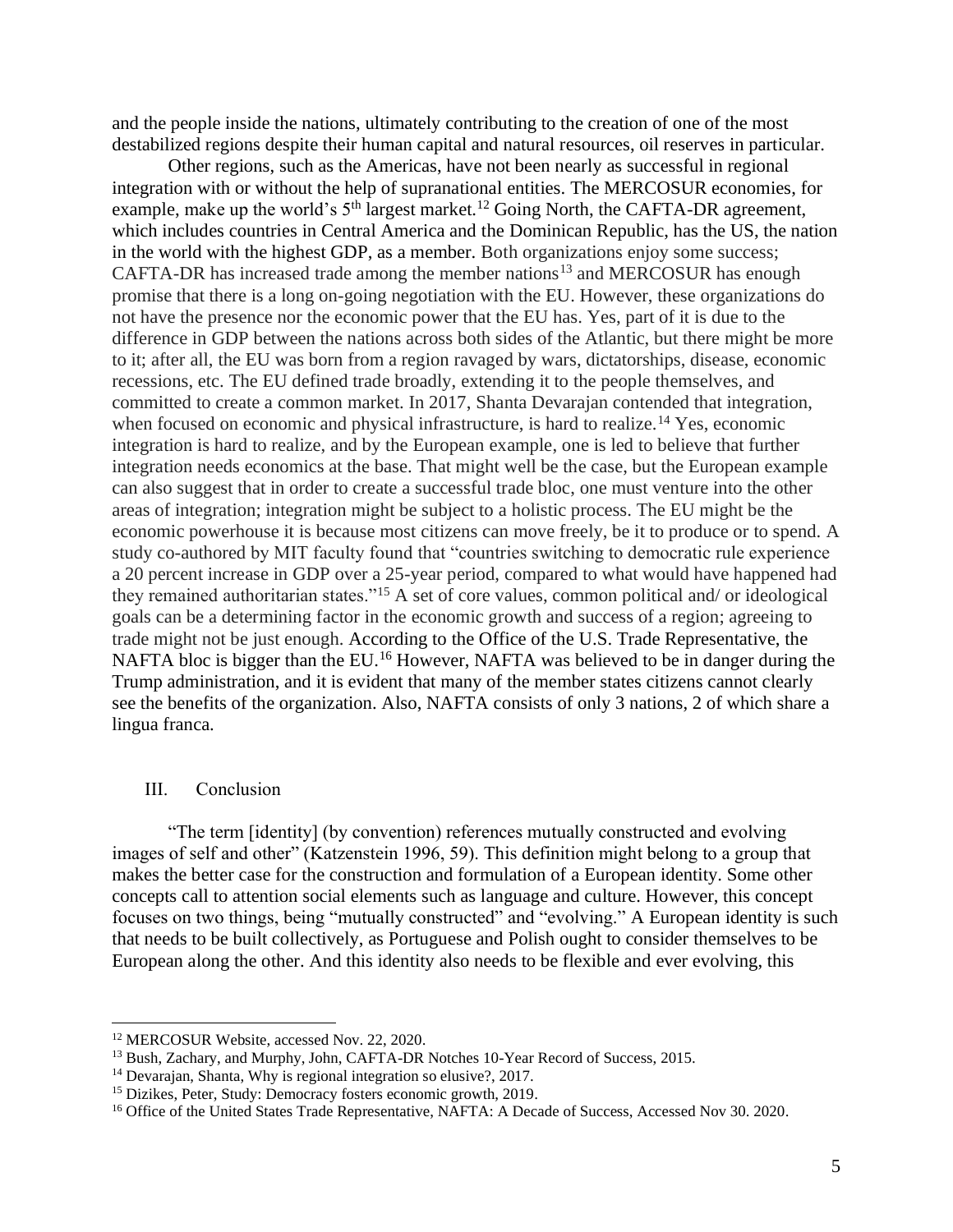identity has to provide for whatever changes in language and culture take place in one country or across a multiplicity of them.

Francis Fukuyama warned against the rise of identity politics in his 2018 article, "Against Identity Politics;"<sup>17</sup> however, he did not dismiss identity politics completely. Fukuyama called for a shift from identity based on ethnicity and culture to a creed-based sense of identity. National identities based on values such as freedom, democracy, justice, and the such would foster democracy and progress, Fukuyama suggested. Europe's path to integration is not, and the EU knows this, one that needs a common mother tongue and shared culture, but one that aligns with constructivists theories of international relations and pushes for a greater union on the basis of ideas. One can only imagine what is possible if the other side of the Atlantic, as well Africa and the East, genuinely strive to integrate. Asia does not quite have language as a unifying feature, but it has got the most populous nations worldwide and many of the fastest growing economies. Emerging and developing nations in Africa, the Middle East, and Latin America can significantly benefit from trading with the local economic powerhouses. But, again, this cannot be done halfheartedly. The erosion of borders, along other minimal loses of sovereignty must be made. Some nations, like Venezuela for MERCOSUR, might be forced to wait for democratization before pursuing integration, but the EU did not wait for the Soviet bloc to get started.

<sup>&</sup>lt;sup>17</sup> Fukuyama, Francis, Against Identity Politics, 2018, Foreign Affairs.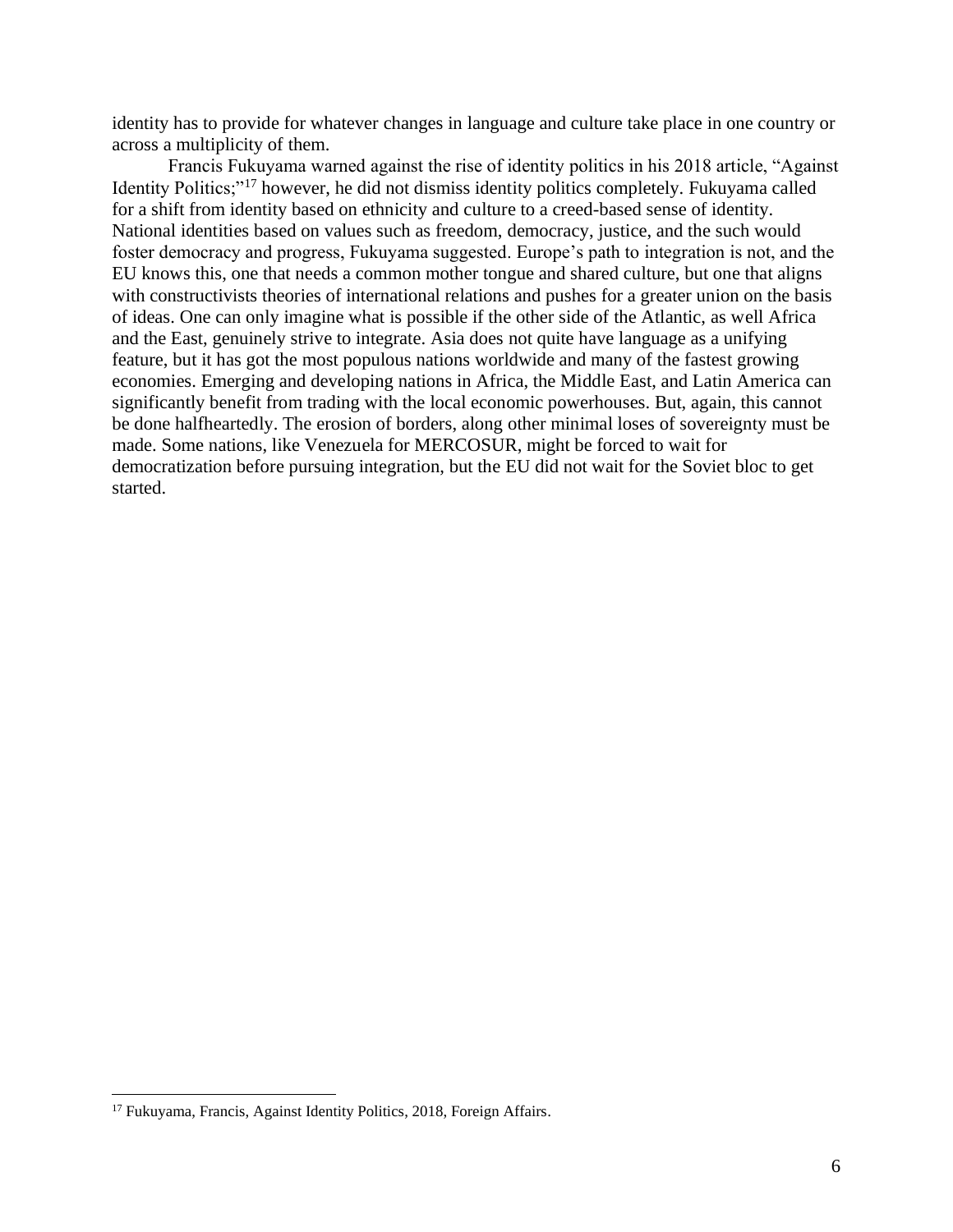## **Bibliography**

*EU's Cohesion Policy delivers growth and prosperity to Malta*, Times of Malta, Nov. 4, 2020, [https://timesofmalta.com/articles/view/eus-cohesion-policy-delivers-growth-and](https://timesofmalta.com/articles/view/eus-cohesion-policy-delivers-growth-and-prosperity-to-malta.829396)[prosperity-to-malta.829396](https://timesofmalta.com/articles/view/eus-cohesion-policy-delivers-growth-and-prosperity-to-malta.829396)

- Bush, Zachary, and Murphy, John, CAFTA-DR Notches 10-Year Record of Success, U.S. Chamber of Commerce, Aug 5, 2015, <https://www.uschamber.com/issue-brief/cafta-dr-notches-10-year-record-success>
- Csernatoni, Raluca, and Lațici, Tania, *Empowering the European Parliament: Toward More Accountability on Security and Defense,* Carnegie Europe, July 20, 2020 [https://carnegieeurope.eu/2020/07/20/empowering-european-parliament-toward-more](https://carnegieeurope.eu/2020/07/20/empowering-european-parliament-toward-more-accountability-on-security-and-defense-pub-82309)[accountability-on-security-and-defense-pub-82309](https://carnegieeurope.eu/2020/07/20/empowering-european-parliament-toward-more-accountability-on-security-and-defense-pub-82309)

[Devarajan,](https://www.brookings.edu/author/shanta-devarajan/) Shanta, *Why is regional integration so elusive?,* Brookings institution, July 6, 2017,

[https://www.brookings.edu/blog/future-development/2017/07/06/why-is-regional](https://www.brookings.edu/blog/future-development/2017/07/06/why-is-regional-integration-so-elusive/)[integration-so-elusive/](https://www.brookings.edu/blog/future-development/2017/07/06/why-is-regional-integration-so-elusive/)

- Dizikes, Peter, *Study: Democracy fosters economic growth*, MIT News, March 7, 2019, <https://news.mit.edu/2019/study-democracy-fosters-economic-growth-acemoglu-0307>
- European Service Network, source for Emil Cioran quote, <https://www.esn.eu/mind-your-language>
- Fagan M., Fetterolf J., Wike R., *Europeans Credit EU with Promoting Peace and Prosperity, but Say Brussels Is Out of Touch With Its Citizens*, Pew Research Center, March 19, 2019, [https://www.pewresearch.org/global/2019/03/19/europeans-credit-eu-with-promoting](https://www.pewresearch.org/global/2019/03/19/europeans-credit-eu-with-promoting-peace-and-prosperity-but-say-brussels-is-out-of-touch-with-its-citizens/)[peace-and-prosperity-but-say-brussels-is-out-of-touch-with-its-citizens/](https://www.pewresearch.org/global/2019/03/19/europeans-credit-eu-with-promoting-peace-and-prosperity-but-say-brussels-is-out-of-touch-with-its-citizens/)
- Fearon, James, *What Is Identity (As We Now Use the Word)?,* 1999, Stanford University, (source for Katzenstein quote), [http://web.stanford.edu/group/fearon-research/cgi-bin/wordpress/wp](http://web.stanford.edu/group/fearon-research/cgi-bin/wordpress/wp-content/uploads/2013/10/What-is-Identity-as-we-now-use-the-word-.pdf)[content/uploads/2013/10/What-is-Identity-as-we-now-use-the-word-.pdf](http://web.stanford.edu/group/fearon-research/cgi-bin/wordpress/wp-content/uploads/2013/10/What-is-Identity-as-we-now-use-the-word-.pdf)
- Fukuyama, Francis, *Against Identity Politics*, 2018, Foreign Affairs, [https://www.foreignaffairs.com/articles/americas/2018-08-14/against-identity-politics](https://www.foreignaffairs.com/articles/americas/2018-08-14/against-identity-politics-tribalism-francis-fukuyama)[tribalism-francis-fukuyama](https://www.foreignaffairs.com/articles/americas/2018-08-14/against-identity-politics-tribalism-francis-fukuyama)

McCormick, John, *European Union Politics 3rd Edition*, 2020, McMillan International, <https://macmillanihe.vitalsource.com/#/>